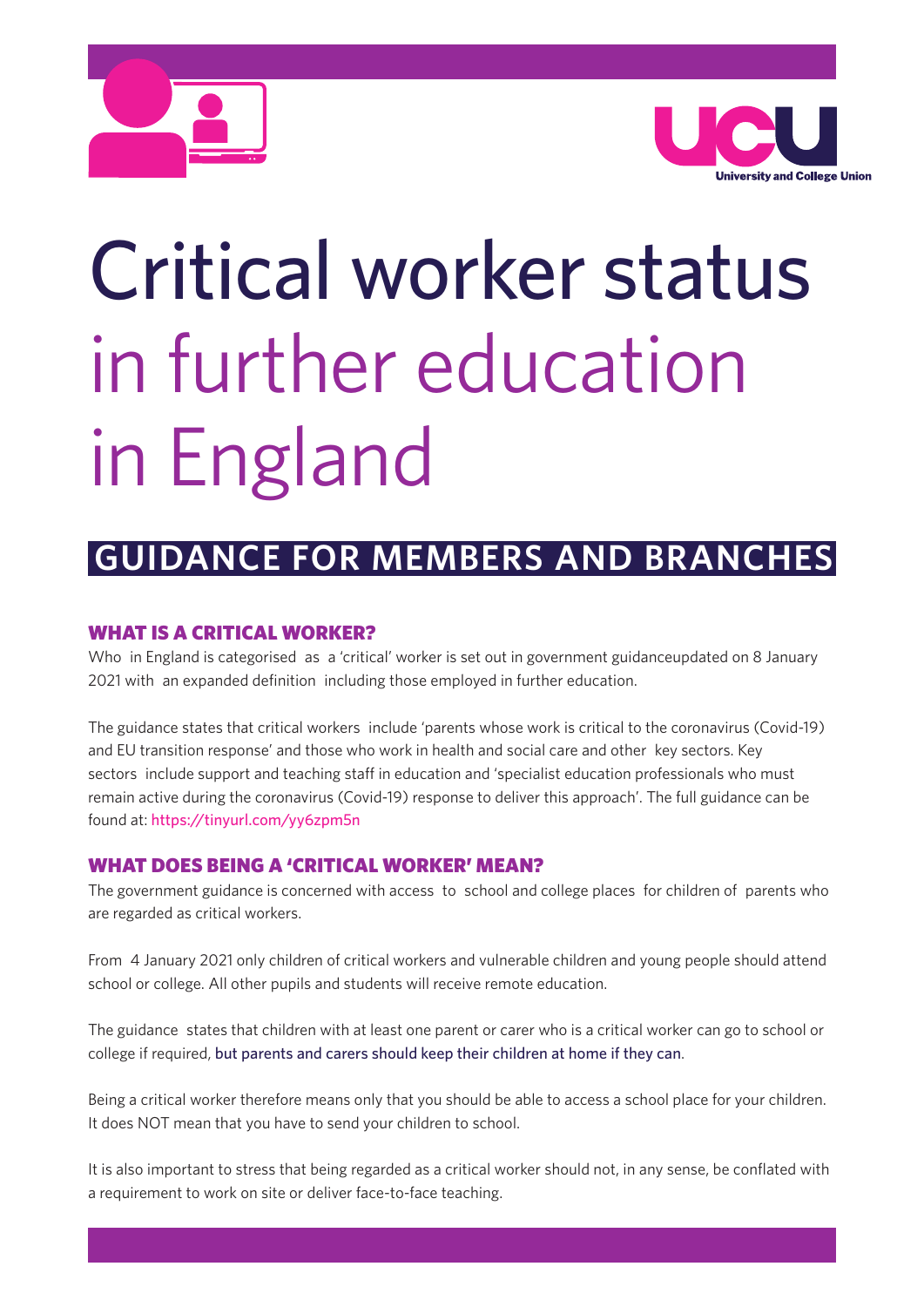#### CRITICAL WORKER STATUS IN FURTHER EDUCATION IN ENGLAND



*Staff who do not wish to send their children to school should be offered appropriate working arrangements to allow them to undertake home-schooling.*

#### **ARE FE STAFF 'CRITICAL WORKERS'?**

Despite the limitations in the guidance (restricting the status of 'critical worker' to those involved in the Covid-19 (or EU transition) responses) the Department for Education (DfE) have stated that further education staff are considered critical workers for the purposes of access to education.

The DfE however stress the government's position that everyone who can work from home should do so.

Further, the DfE state: 'we expect employers to show understanding and offer flexibility when making these decisions. As such, we ask that accessing school places is considered as part of a range of family friendly working practices.'

A number of FE employers have been making blanket statements about staff being critical/ essential workers and using that to expect staff to work 'normally' either on-site or at home. Some are even using this definition to argue that staff are required to work on site and/or deliver face to face teaching or services.

Given the overriding advice about working from home and keeping children at home where possible, this is, at the very least, an irresponsible response from employers who should be setting an example of good community behaviour.

#### **FE STAFF WITH SCHOOL-AGED CHILDREN**

Only those staff regarded as critical workers will be able to access a school place for their children.

Although FE staff may be regarded as critical workers it is clear that the government would not expect all FE teachers with school aged children to make use of this provision and expect the employers to offer staff flexibility.

Branches should be working with their employers to ensure that these numbers are kept to a minimum.

There should be no obligation on staff to send their children to school if they do not wish to do so.

Staff who do not wish to send their children to school should be offered appropriate working arrangements to allow them to undertake home-schooling. This may range from flexible working and reduced workloads to offering paid special leave/furlough (on full pay) to such staff where requested.

Employers cannot expect parents of school aged children to work 'normally' during school closures. Branches should seek to reach agreement with their employer to facilitate such arrangements, ensuring that those who make such requests are fairly treated when they are considered, and do not suffer a career detriment as a result, since this could be a breach of the Equality Act 2010.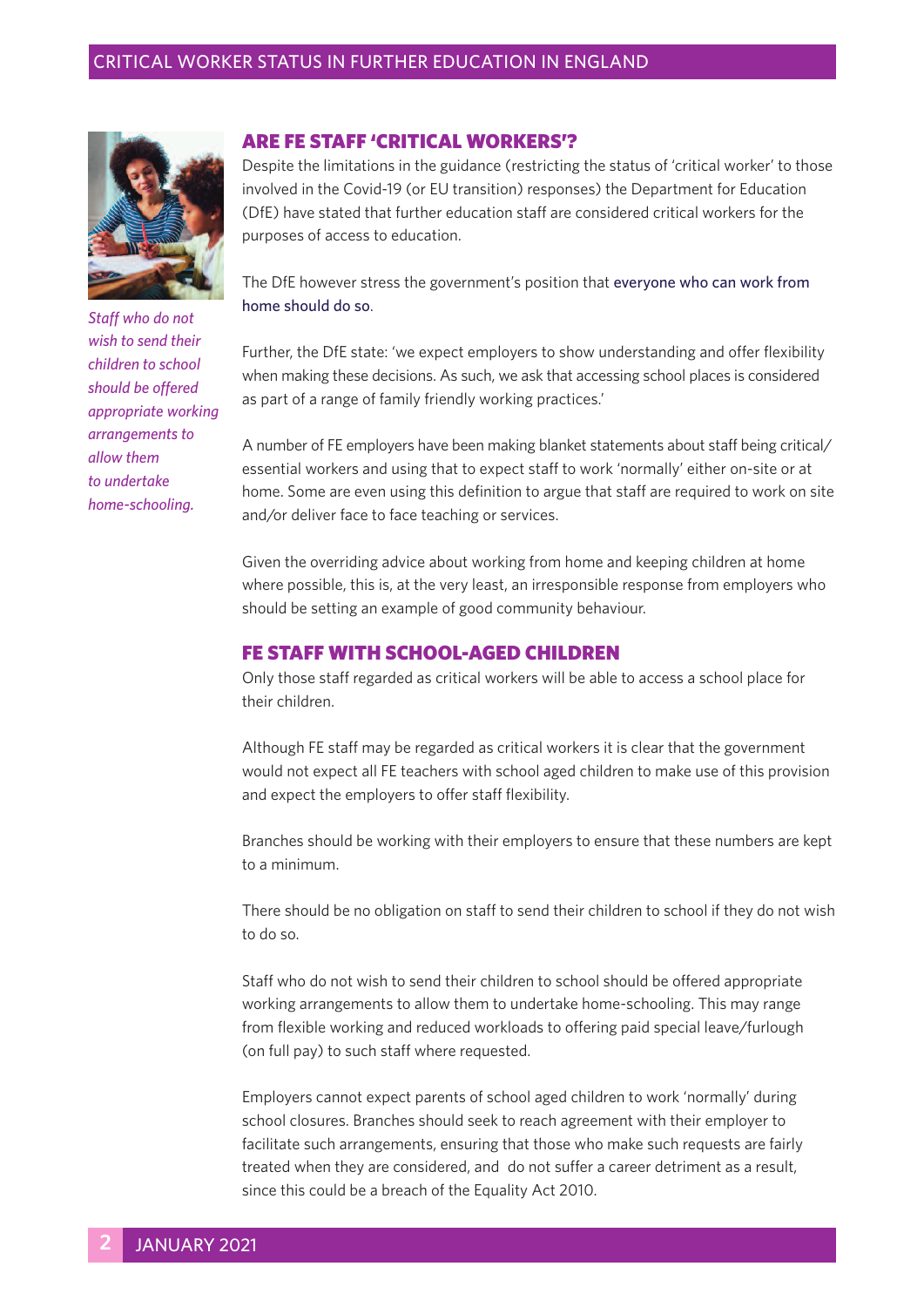#### CRITICAL WORKER STATUS IN FURTHER EDUCATION IN ENGLAND

Staff who believe they do meet they definition of critical worker AND wish to access a school place for their children should ask their employer to provide a letter confirming their critical worker status, to give to their children's school requesting a place.

All staff working from home (with or without children) should be provided with the necessary equipment to do so safely and workloads should be reasonable providing for regular breaks in accordance with the display screen equipment regulations (see: https://tinyurl.com/y5rta5uq)

Workloads need to be managed in light of these new ways of working and it is not acceptable to simply transfer in-person timetables to remote working situations.

#### **WORKING ON SITE**

All staff should work from home wherever possible, both in line with government advice and with employers' duty to minimize the health and safety risks their staff are exposed to.

Any requirement to work on site should be solely on the basis that the work is essential and cannot be performed remotely, not simply on whether a member of staff can be categorised as a critical worker for the purpose of accessing a school place for their children.

All government guidance makes clear that the most important thing everyone can do is 'Stay Home' because this will limit transmission of COVID-19 and help to get the virus under control. Government guidance also makes clear that leaving home is only permitted in very specific circumstances, attending work being one of them, but only if work cannot reasonably be done from home. In colleges the vast majority of work can, and should, be done remotely/from home.

Up until at least mid-February, we would expect that the only teaching staff required to attend college premises would be those essential to teaching vulnerable students and those of critical workers who are attending the college in person. UCU branches should be consulted on the levels of staffing required and how such staffing will be sought (by voluntary means wherever possible).

Where it is essential that you attend work (ie it is impossible for your work to be carried out at home) then:

- The employer should have carried out a revised generic and personal risk assessment taking into account the new variant of the virus (see https://tinyurl.com/yxp3uh3m).
- **•** Personal risk assessments should include travel to and from work, and relevant personal circumstances.
- <sup>l</sup> All control measures should be in place before any member of staff is required to attend work.
- Adequate cleaning regimes must be in place.
- **PPE should be provided where necessary.**



*Personal risk assessments should include travel to and from work, and relevant personal circumstances.*